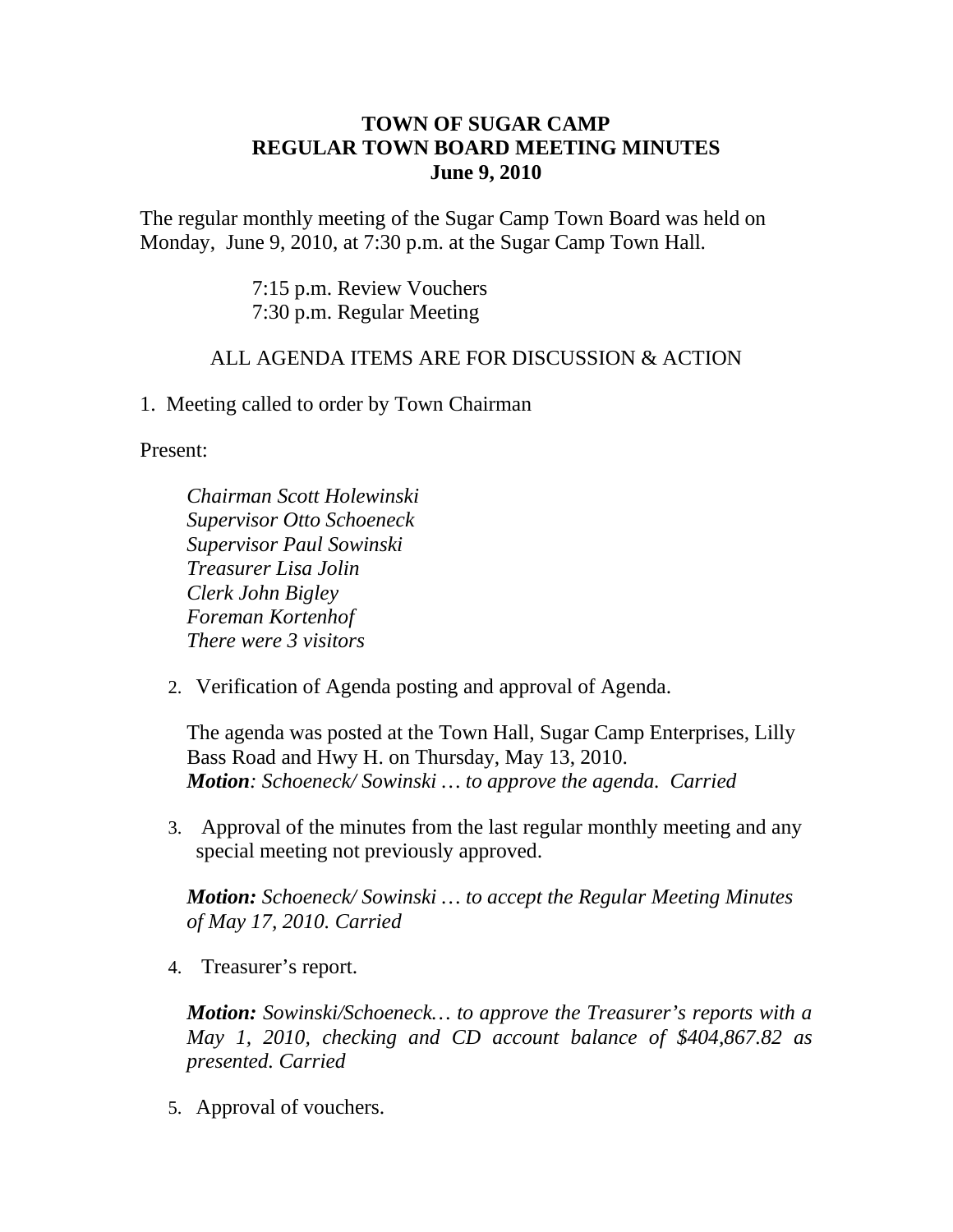*Motion: Sowinski/Schoeneck …to approve the vouchers of \$43,761.52 as presented. Carried*

- 6. Public Comments: *None*
- 7. Correspondences: *None*
- 8. Old Business: *None*
- 9. New Business:
- A. Consider a preliminary 3-lot subdivision for Lovel and Virginia Morris, located at the end of Sand Lake Road.

*Motion: Schoeneck/Sowinski …that the Sugar Camp Town Board has no objections to the preliminary 3-lot subdivision for Lovel and Virginia Morris providing the following terms are met: deed out lot 1 to the Town of Sugar Camp, Sandy Prien deed wedge which is continuation of South right away line to the west intersecting with out lot 1. Reference map E3528-Z*

B. Consider a Bi-Annual truck maintenance contract on the three town plowtrucks for \$612 per truck

*Motion: Sowinski/Schoeneck …to approve the maintenance contract. Carried*

C. Approval of Liquor License, Cigarette Licenses and Operators Licenses as presented to the Board. Note: All licenses will be held until after June 14 as stated in the official notice of renewal.

*Motion: Schoeneck/ Sowinski … to approve the Liquor License, cigarette licenses and operator's licenses as presented pending completion of all paper work and payment of all fees. Carried*

D. Road Work Report:

*Motion: Sowinski/Schoeneck … to approve as read, report attached to minutes. Carried*

F. Town Hall Report